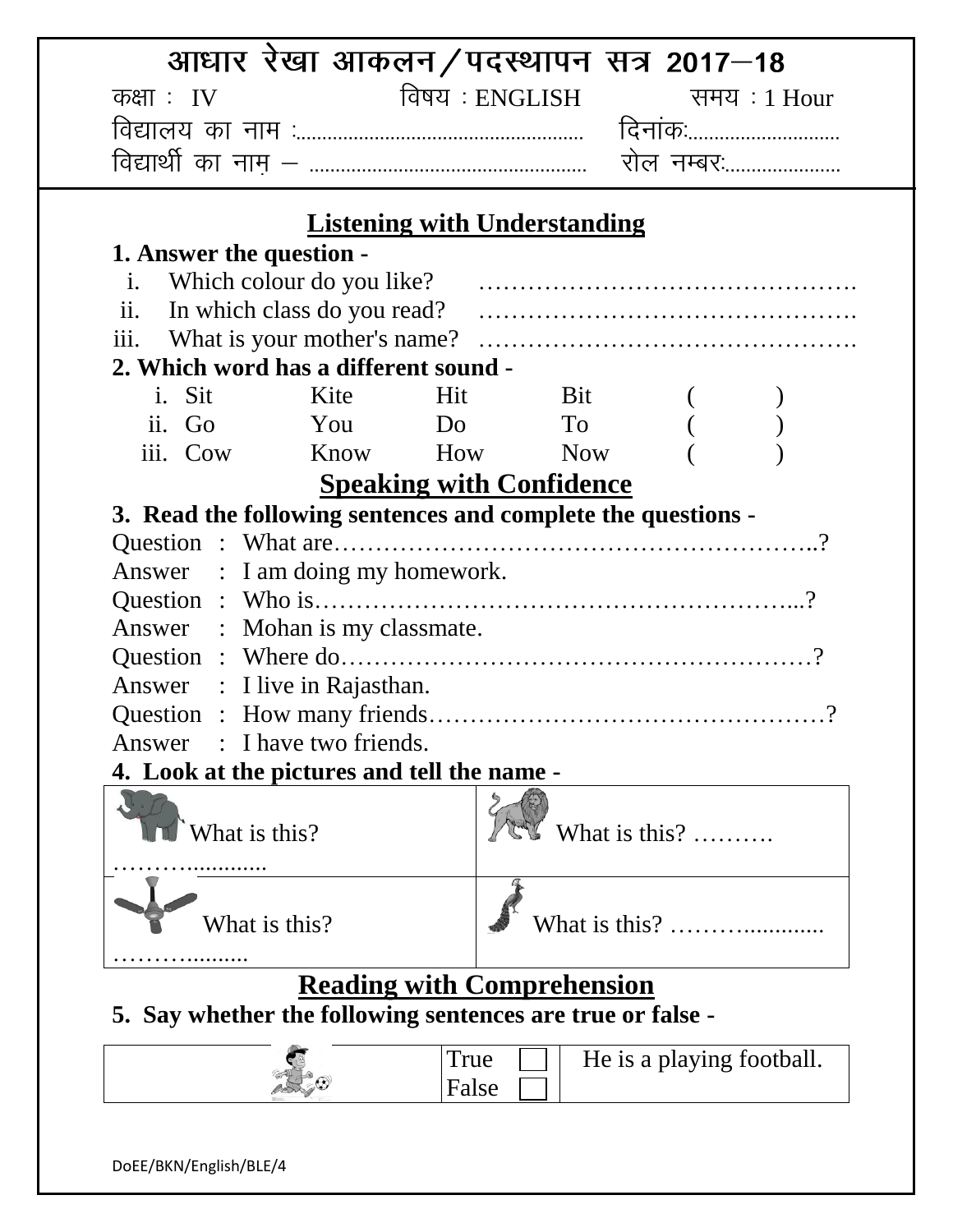|  | True  | She is dancing.   |  |
|--|-------|-------------------|--|
|  | False |                   |  |
|  | True  | They are praying. |  |
|  | False |                   |  |
|  | True  | There is a lion.  |  |
|  | False |                   |  |

## **6. Read the passage and answer the questions -**

Vijay Singh Pathik was a great patriot and freedom fighter. His real name was Bhoop Singh. He was born at Guthawali village in Bulanshahar district of Uttar Pradesh. He led the Bijolia Kisan Andolan in Rajsthan. He was a well known Hindi poet, writer and journalist. After his death in 1954, the government of India issued a postage stamp in his memory.

- i. What was the real name of Vijay Singh Pathik?
- ii. Where was Vijay Singh Pathik born?
- iii. Who led the Bijolia Kisan Andolan?
- iv. How did the government of India honour Vijay Singh Pathik?

\_\_\_\_\_\_\_\_\_\_\_\_\_\_\_\_\_\_\_\_\_\_\_\_\_\_\_\_\_\_\_\_\_\_\_\_\_\_\_\_\_\_\_

\_\_\_\_\_\_\_\_\_\_\_\_\_\_\_\_\_\_\_\_\_\_\_\_\_\_\_\_\_\_\_\_\_\_\_\_\_\_\_\_\_\_\_

\_\_\_\_\_\_\_\_\_\_\_\_\_\_\_\_\_\_\_\_\_\_\_\_\_\_\_\_\_\_\_\_\_\_\_\_\_\_\_\_\_\_\_

\_\_\_\_\_\_\_\_\_\_\_\_\_\_\_\_\_\_\_\_\_\_\_\_\_\_\_\_\_\_\_\_\_\_\_\_\_\_\_\_\_\_\_

# **Writing**

**7. Write the English word of given Hindi words -**

| . | . |
|---|---|
| . | . |

**8. Match the words in column A with the words in column B according to their relation.**

|      | A             | B       |
|------|---------------|---------|
|      | flowers       | twinkle |
| ii.  | stars         | clean   |
| iii. | clouds        | rain    |
| iv.  | pens          | shines  |
| V.   | kites         | bloom   |
| vi.  | <b>brooms</b> | fly     |
| vii. | The sun       | write   |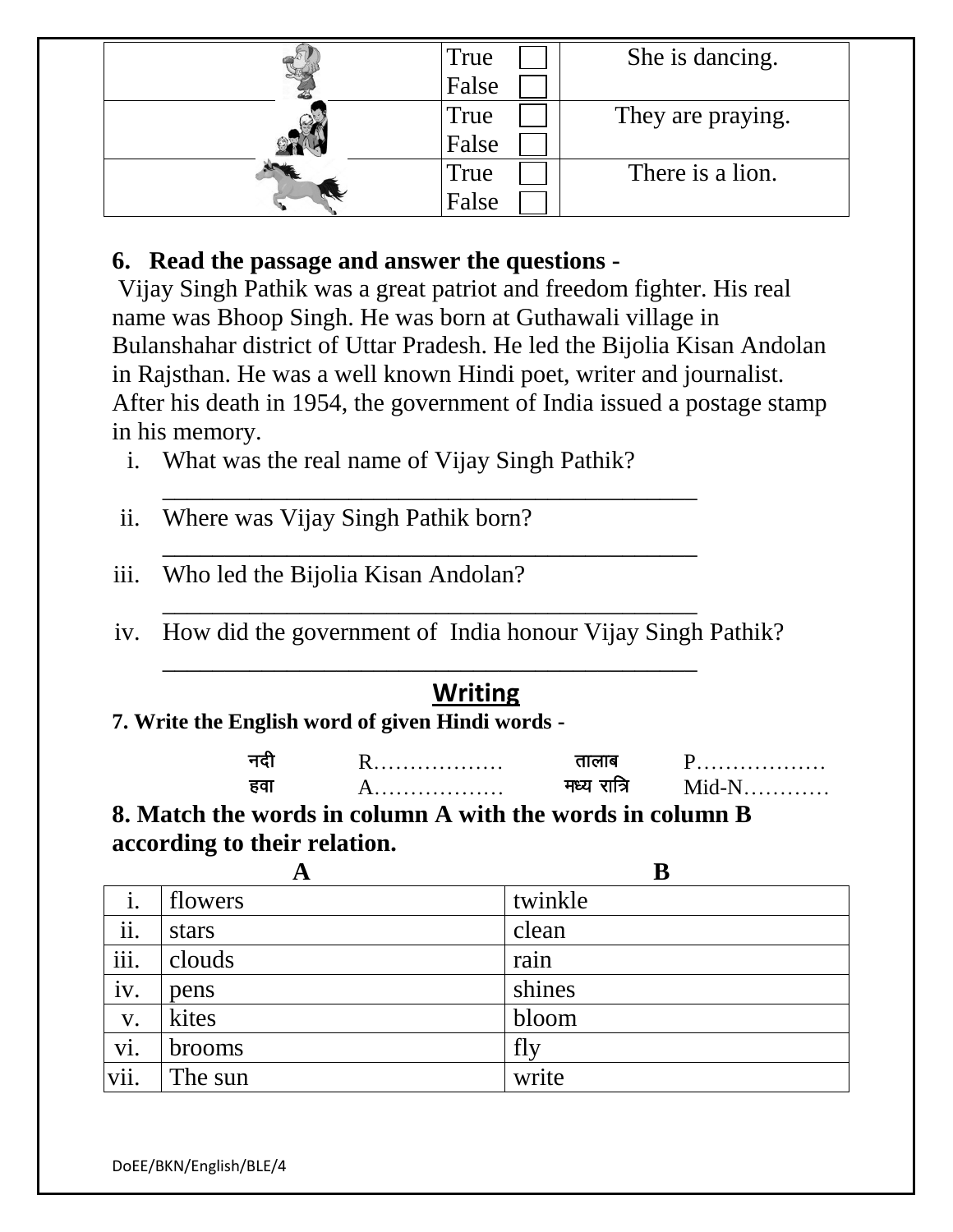## **9. Fill in the blanks by choosing the suitable words for the given situation in each sentences.** i. Ravi helps Sita in her homework. What will Sita say? ………………….. (I'm sorry/ Thank you) ii. Your friend wishes you 'Happy Birthday'. What will you say to him? ………………. (I'm sorry/ Thank you) iii. You have lost your friend's note book. What will you say to him? ………………. (I'm sorry/ Thank you) iv. Your grandmother gives you a toy. What will you say to her? …………………… (I'm sorry/ Thank you) **10. Write five lines on 'My school'**  i. \_\_\_\_\_\_\_\_\_\_\_\_\_\_\_\_\_\_\_\_\_\_\_\_\_\_\_\_\_\_\_\_\_\_\_\_\_\_\_\_\_\_\_ ii. \_\_\_\_\_\_\_\_\_\_\_\_\_\_\_\_\_\_\_\_\_\_\_\_\_\_\_\_\_\_\_\_\_\_\_\_\_\_\_\_\_\_\_ iii. \_\_\_\_\_\_\_\_\_\_\_\_\_\_\_\_\_\_\_\_\_\_\_\_\_\_\_\_\_\_\_\_\_\_\_\_\_\_\_\_\_\_\_  $iv.$

 $V.$ 

### **Functional Grammar**

## **11. Circle the silent alphabet in given words -**

| Watch         | $L$ is ten  | ) f t e n | KnIfe     |
|---------------|-------------|-----------|-----------|
| $D$ o u $b$ t | $K$ n o c k | Knob      | $K$ n e w |

## **12. Write one word from the box for each of the given group of words. The first letter of the word is given.**

| patriot                                | poet |                                                 | ruler conspiracy | jail | fighter |
|----------------------------------------|------|-------------------------------------------------|------------------|------|---------|
|                                        |      | i. $\vert$ A building where criminals are kept. |                  |      |         |
| ii. $\vert$ A person who writes poems. |      |                                                 |                  |      |         |
| iii. One who fights for something.     |      |                                                 |                  |      |         |
|                                        |      | iv. One who rules over a country or state.      |                  |      |         |
|                                        |      | v.   A person who loves his/her country and is  |                  |      |         |
|                                        |      | ready to sacrifice his/her life for it.         |                  |      |         |

### **13. Fill in the blank with is/am/are.**

- i. This ....................... a book.
- ii. I ....................... a chess player.
- iii. We ....................... going to school.

DoEE/BKN/English/BLE/4